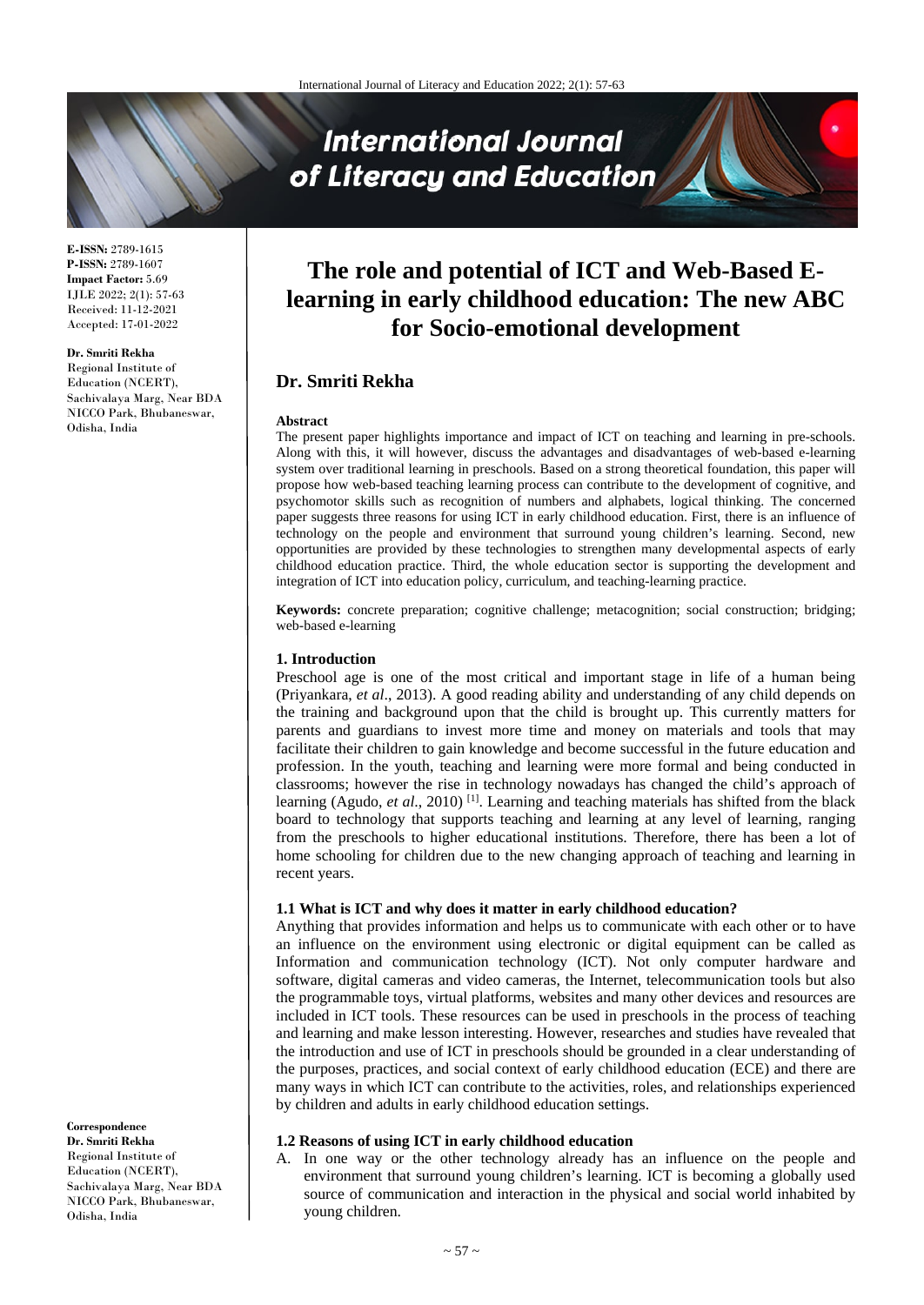It has taken its own toll in the private and work lives of most people; let it be parents, family members, caregivers, or early childhood educators. It has been often shown in the studies that experiences gained by young children in their early childhood days are most likely to reflect and connect with their experiences in the wider world. Therefore, ICT matters in early childhood education and should be integrated in preschool curriculum**.** There is a strong debate across the studies that it is important to examine the role and potential of ICT in the early childhood education sector citically.

- B. Various opportunities are provided to support and enhance children's learning and play experiences, and strengthen various developmental aspects. It also provides opportunities to assist relationships and communication between early childhood centres, parents, and other people connected to the early childhood education setting and strengthen them as well. Researches revealed that only technology can never drive the process of ICT development in this sector (Downes & Fatouros, 1995)<sup>[19]</sup> but for better results, the introduction and use of ICT by children and adults in early childhood education should be well planned beforehand by taking into consideration the purposes, practices, and social context of early childhood education (O'Hara, 2004; Sheridan & Pramling Samuelsson, 2003)<sup>[35, 39]</sup>. A study conducted by Brooker (2003)  $\frac{6}{ }$  has stated that early childhood education in UK is taking the lead in all over the world for developing best practice in the use of ICT to support positive and natural learning experiences for children. In many of the studies, clear evidences are given revealing that some of the most exciting and appropriate uses of ICT are found in early years settings. This is because there is less pressure to meet strict targets and more opportunity to experiment with child-centred practice. (Brooker, 2003, p. 261) $^{[6]}$ .
- C. Development of web based learning and integration of ICT in curriculum and practice across the whole education sector have been given importance all over the country. ICT and "e-learning" have emerged as important concepts since few years in high schools and in higher educational institutions. Most of the studies revealed that policy and curriculum support for the development of ICT in the early childhood education sector have lagged behind in comparison to the support given in school sector since ICT was not used as main teaching learning tool in early years of education (O'Hara, 2004; Sheridan & Pramling Samuelsson, 2003; Stephen & Plowman, 2003)<sup>[35, 39]</sup>. ICT strategies have been developed in recent years by some of the countries like Scotland to be used in early childhood education (Learning and Teaching Scotland, 2003b). Information and guidance about ICT in early childhood education have been provided in the published books, articles, and guidelines by various researchers, academicians, and practitioners. The aim of these literatures was to support teachers and practitioners for using developmentally appropriate resources and ICT in early childhood education sector (Downes, Arthur, & Beecher, 2001; O'Hara, 2004; Siraj-Blatchford & Siraj-Blatchford, 2003)<sup>[20, 35]</sup>.

The evidence provided by the researches made it clear that by simply providing ICT equipment to schools or teachers will not necessarily bring any difference to the education sector rather it will make positive change in the learning environment by changing the way in which this equipment and other resources are used in the entire structure and teaching learning experience.

Useful guidance and conditions of using ICT in the early childhood education sector can be provided to the teachers and practitioners through various workshops, seminars and conferences introducing school-sector ICT literature. These literatures can provide help to the practitioners regarding the use of developmentally appropriate resources and ICT in early childhood education. Effective teacher professional development can be conducted with respect to ICT, and the conditions that facilitate innovation in the use and integration of ICT in teaching and learning (e.g. Harris & Kington, 2002)<sup>[24]</sup>. Before planning to set up ICT in early childhood education, there is a need to translate schoolbased research findings to early childhood education contexts.

#### **2. How can ICT play an effective role in Early Childhood Education?**

There are various styles and methods of using ICT and its resources in early childhood education with the help of which it can contribute to, or transform, the activities, roles, and relationships experienced by children and adults in early childhood education settings in an effective way.

#### **2.1 Possible role for ICT in early childhood education A. Imaginative play**

There are various virtual platforms and softwares which provide ample amount of facilities for the teachers and practitioners for making classes interesting and useful for young children. They may include video recorder for recording all kinds of imaginative play, such as dressing up and puppetry for young children in early childhood education. The teachers can use such technologies for playing back which was previously recorded by them. It will provide the children an audience and appreciation for the creativity imposed by them in the class. They can also make use of overhead projectors for showing pictures to the young children which can not only make a backdrop scene for drama, storytelling, a show or a puppet theatre.

#### **B. Aesthetic Development**

The Minidisk or voice recorder/player is a very flexible learning resource which can be used to listen quietly to music and can be used either in face to face communication or in virtual mode with the young children. Children enjoy moving and dancing to the music. Such software can help children to listen, imitate and experiment with sounds and movements which leads to the psychomotor development in children. Teachers can use tape recorders with karaoke devices not only to encourage children singing simple songs from their memory but also facilitate role play sessions. These applications and facilities are also available in virtual platforms which can be a great source for connecting with young children even at home.

Overhead projectors can be used in discovering and creating pattern and shape. Teachers and practitioners can help children in exploring colour, shape, form and space by placing and moving objects in different positions by using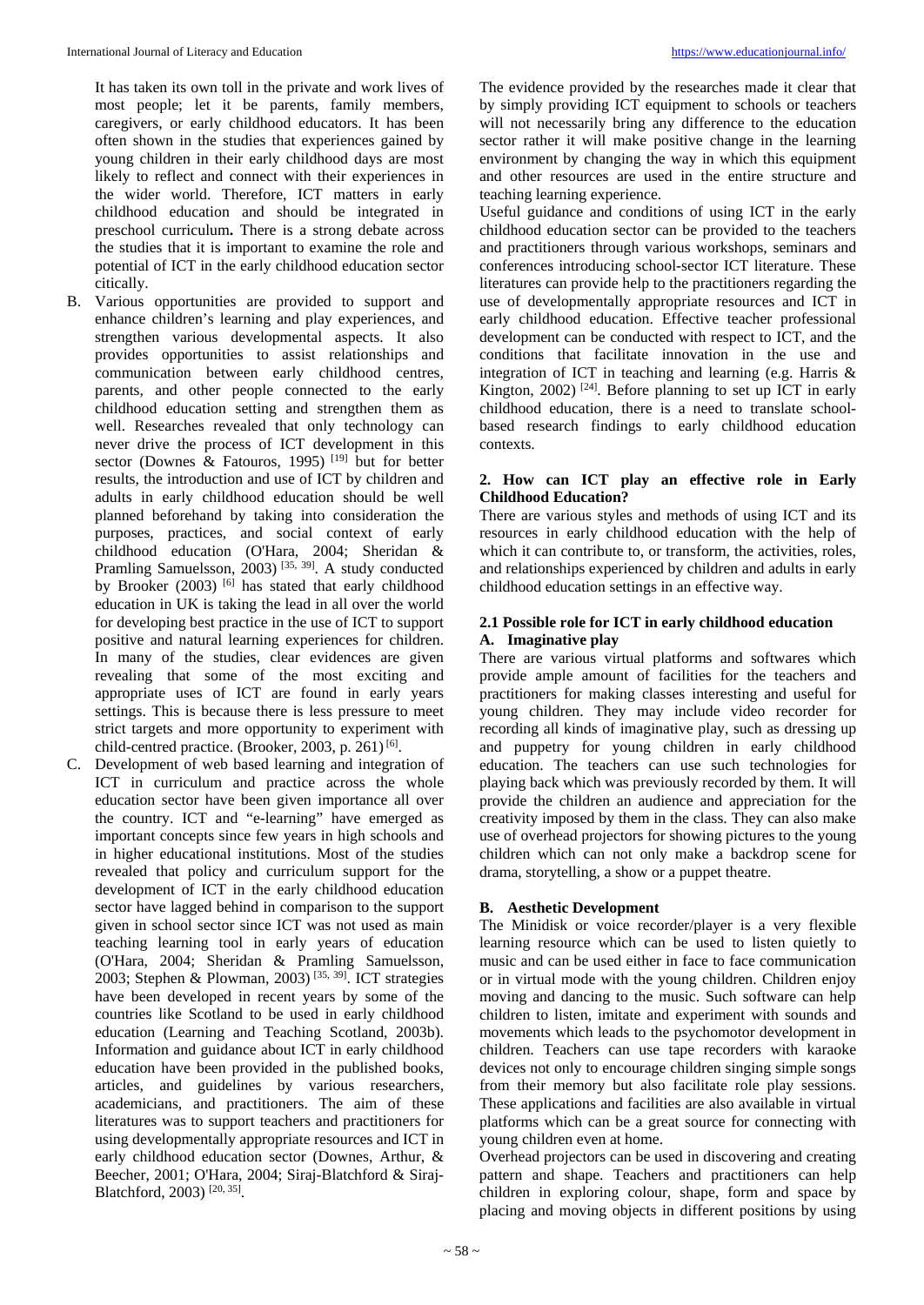this device which can provide a tool to recreate the children's pictures on a larger scale and display for their friends and parents to admire later. On the other hand, scanners can be used to import pictures into a paint programme for children to use as a backdrop, or to scan objects or collage materials and make patterns which can make children learn different shapes, form, color and objects around them. There are many software programmes available that can be used to paint and draw both in traditional approach of teaching and learning and virtual mode of teaching and learning.

#### **C. Imaginative Constructions**

Children's imaginative constructions can be recorded in digital cameras by their teachers in early childhood environment and these recordings can be further used when they need to be disassembled. In fact children's friendly digital cameras can be used by the children themselves for collecting patterns from objects in the world around them and adding the printouts to their 2D or 3D creations which is more interesting and playful for young children. It will enhance their abilities to learn new technologies which will further lead to cognitive and psychomotor development.

#### **D. Language Development and Socio-Emotional Development through Communication**

Computer play an important role in encouraging speech and the development of fluency of the children to a greater extent in comparison to those who are not exposed to computers and technology. According to studies, higher levels of spoken communication and co-operation are found in those children who interact with the computers on a daily basis. Language development, early literacy and socioemotional development can be enhanced and promoted through conversations and interactions with caring adults, storytelling, drawing and painting and pretend play. Children get to know and understand the latest technologies which is helpful in enhancing their language and fluency. Other than that, coming in contact with different children, and adults through face to face interaction and technology increase their socio-emotional skills. Learning through various applications having animated rhymes, stories, role play etc. increase their moral and social values as well. Pretend play activities encourage children to express and communicate their ideas, thoughts and feelings with other children in the class and adults in their surroundings. It provide them opportunities to share, solve problems, and talk about daily events by letting them reflect their real worlds. ICT tools facilitate children to work and learn in a group which develop abilities to share, to take turn, to cooperate and to collaborate with others.

#### **E. Enhancement of Reading skills**

Teachers can help children learn in a meaningful way by using computers in the childcare setting where software programmes can be used which create a virtual environment encourage children to 'read' the screens and help them discuss with their peers about what is happening. Tape recorders can be used to give freedom to the children to listen, as well as to share comments and actions with an adult or friend as the story or rhyme is being read. It will enhance reading and listening skills in young children in a very productive way. By joining in an activity with other peers children learn the things very easily. The benefits of

group learning can be therefore expanded beyond the immediate learning environment with the use of ICT and developmentally appropriate resources.

#### **F. Understanding the Real World They Live in**

ICT and its resources play an important role in 'developing crucial knowledge, skills and understanding in young children about their immediate real environment. Digital cameras, voice / video recorders and webcams can be used by the teachers in early childhood setting to provide opportunities for the children to investigate, discover and learn about the living things, objects and materials, some of which might not be accessible otherwise, for example with a webcam placed in a wildlife area.

#### **G. Preparation for Future**

Technology prepares children for the future and makes them ready for a formal school setting which is one of the main objective of early childhood education. Nowadays computers are used almost everywhere and by making young children exposed to the technologies from the beginning years, it will help them to be usual with the technologies and they will not face difficulties in understanding them in the future which boosts their confidence and skills in using such technology throughout their school and working lives ahead. In this competitive world of technology it is very significant to train children in such a way that they will not be left behind. If a child has access to online learning or training, learns how to play a game and reads along someone from his early years then it is more likely that the child learning abilities are polished and ready for kindergarten (Stube & Patrick, 2010).

Since most of the researches have been conducted on the use of ICT in terms of computer use only. There are key issues arising from these studies regarding use of ICT with young children in early childhood education or their good and bad influence on children. The first question that emerge out of these issues in the mind of people is like why use ICT with young children? What can be the influence of using ICT on the small minds of young children? Will it be benefitted to the children in their future endeavours?

Recent studies are viewing use of ICT in early childhood education from a socio–cultural perspective. Some of the researches stated that ICT can be integrated in a wider context of interactions with the total environment of early childhood education. Children can use ICT and its resources under proper guidance and attention during interactions with their total environment and other people, including their peers, and adults. The questions that arise from these studies are: what are the appropriate and meaningful uses of technology with young children in early childhood education? And how can ICT tools be used to enhance children's learning and development by the teachers and practitioners in ECE settings?

#### **3. What are the areas of concern about use of ICT in Early Childhood Education?**

Questions are raised by parents, teachers, and practitioners regarding the relationship of ICT with the cognitive, emotional, social, and developmental needs of young children due to the increasing pervasiveness of ICT (Stephen & Plowman, 2003, p. 4). But all the questions and debates have centred on the use of computers and computer games by young children. According to the studies,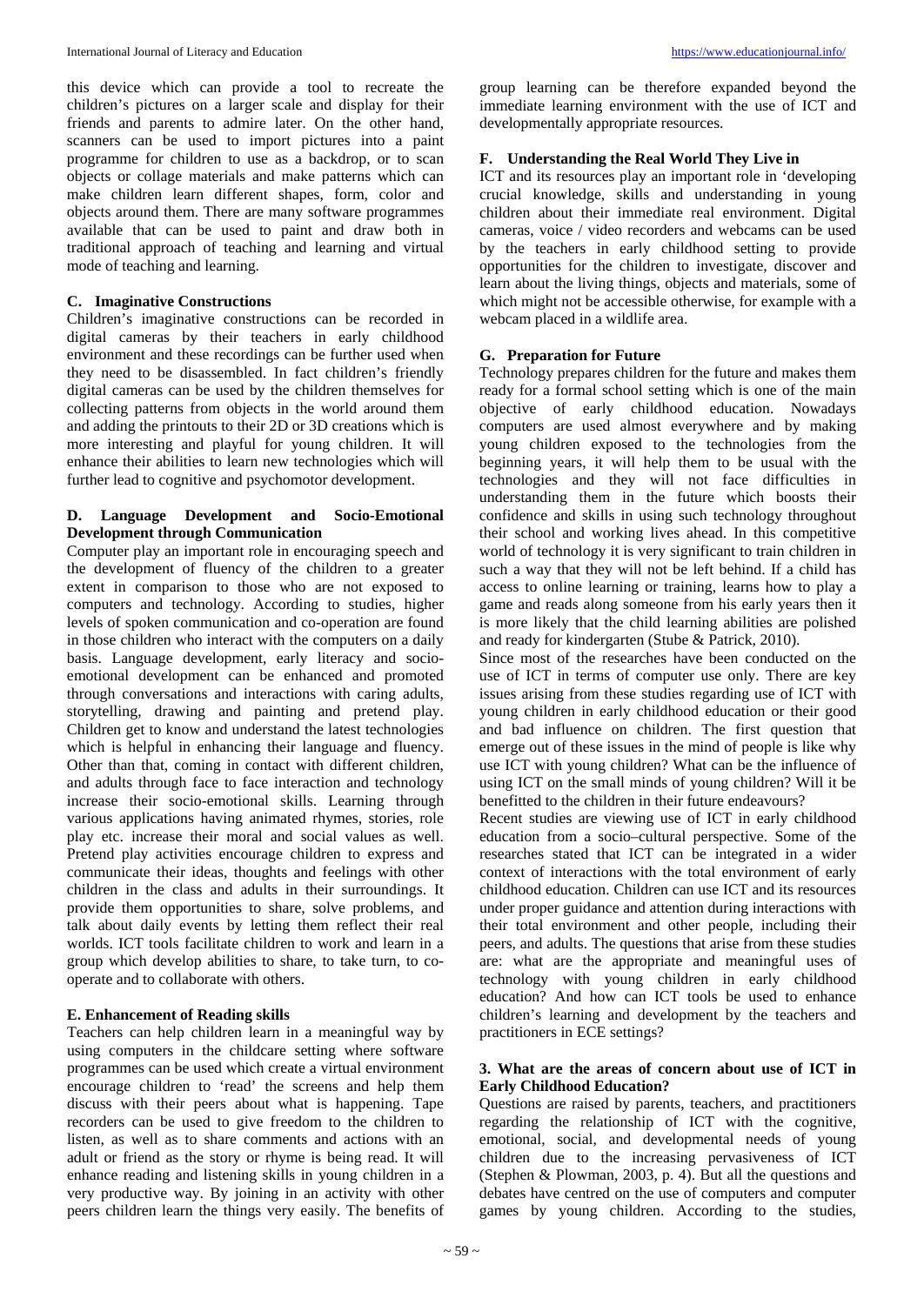computer use may lead to anti-social behaviour, including isolation or aggressive behaviour in young children. Some of the studies also demonstrates that excessive use of computer can not only have a negative impact on eye sight of children but also make them expose to unsuitable contents. These may contain material of a sexual or violent nature, inappropriate gender, cultural, or social stereotypes and it may displace other necessary learning and play activities.

From the previous study and investigations on the use of ICT in early childhood education, it is observed that:

- Most of the existing system does not support assessment and this will make it difficult for parents and teachers to evaluate the development level in children and their progress as well as their performance.
- Since mostly the websites are exposed to external links for advertisements purposes for earning extra income for some of the creators of online learning websites; hence children may be exposed to some of the unsafe contents in the name of advertisements and may have negative impact on them. These contents may include adult contents or violence videos.
- Another problem associated with the applications is that the lessons might not suite the syllabus of what children will be learning in their schools.

On the other hand most of the researchers argued that computer use in early childhood education should be encouraged in terms of "the essentials of a healthy childhood" for which ECE practitioners and teachers are required to be aware of the limitations within which ICT and its resources can be used in ECE settings. Children's health and development need to be safeguard particularly regarding the use of desktop computers in the classrooms. They should take into consideration the time for spontaneous, creative play; a curriculum rich in music and the arts; reading books aloud; storytelling and poetry; rhythm and movement; cooking, building things, other handcrafts; gardening and other hands-on experiences of nature and the physical world and also set limitation for children in using software and other devices (Cordes & Miller, 2000, p. 98) <sup>[12]</sup>. Use of ICT in early childhood education have been criticised or rejected. Many researchers have criticised the Fool's Gold position and they have characterised this position as representing a "death of childhood" thesis. They ideologically reject the positive role of ICT in early childhood education. Studies found that use of ICT encourages children to be passive recipients, and they cannot learn from these kinds of experiences. (Buckingham, 2000, cited in Stephen & Plowman, 2003; Luke, 1999; Whitebread, 2003).

For the safeguard of the children's health, social outlook and cognitive behaviour, most of the authors have set some rules and limitations on the timing of children's use of computers. It is stated that the use of computers should occur in relatively short spells. It should usually no more than 10 to 20 minutes for 3-year-olds, extending to no more than 40 minutes by the age of 8. However, newer, "childsized" technologies, and alternative interface technologies such as touch-screens, modified keyboards, and hand-held computers must also be evaluated and taken care of by the ECE practitioners and should be well planned of beforehand.

It has been revealed from the studies that all computer games do not contain violence and do not harm children mentally or socially in the longrun if used under proper guidance and limitations. In fact some of them argue that use of ICT have benefits on young children which include the development of reasoning and problem solving abilities when they get exposed to immersive, interactive environment of computer games. Apart from this, computer games helps in enhancing skills in making inferences, and dealing with multiple sets and layers of information throughout each and every learning session. However, the need of the hour is practitioners and teachers should be well trained and skilled in the appropriate uses of ICT with young children in early childhood education and they should be aware of the negative and positive impact of ICT on the development of young children which should be taken care of (Siraj-Blatchford & Whitebread, 2003, p.6)<sup>[41]</sup>.

#### **4. What is Developmentally Appropriate Technology?**

There are various literatures available providing guiding principles on ICT in ECE settings emphasizing developmental appropriateness. The DATEC (developmentally appropriate technology in early childhood) project in the UK (Siraj-Blatchford & Siraj-Blatchford, 2002; Siraj-Blatchford & Whitebread, 2003) [40, 41] ; and the American National Association for the Education of Young Children's position statement on the use of technology with children aged 3 to 8 were highly emphasized by these authors.

The term "developmental appropriateness" has been defined in many theories in different ways. It is observed in a study conducted by Luke that children's development depends on a step-wise series of "stages" (Luke, 1999; Downes *et al*. (2001) [20] . Some researchers in their studies have suggested that the term developmentally appropriate practice take Vygotskian perspective into consideration. This is to encourage teachers and practitioners in planning experiences that provides challenge to the children within their "zone of proximal development". ZPD can be defined as an area of difference in the performance between what a learner can do without any help or support and what they could do with the help of a more knowledgeable or capable other.

Theoretical understandings about children's development have been changed over time by the educationists and psychologists (Clements, 2002; Luke, 1999). According to Luke, nowadays children's early literacy and play experiences are shaped and enhanced by electronic media and technology (Luke, 1999, p. 97).

A useful general framework for practitioners have been provided by DATEC's eight general principles. These principles are listed below.

It is important to determine or evaluate the appropriateness of ICT applications and resources before using them in the ECE settings and this can be done by eight general principles recommended by The DATEC project. These principles are:

- 1. An educational purpose should be ensured by the teachers and practitioners before using ICT in the classrooms.
- 2. Collaboration among children should be encouraged by the teachers.
- 3. ICT should be integrated with other aspects of the ECE curriculum. For example, if children are required to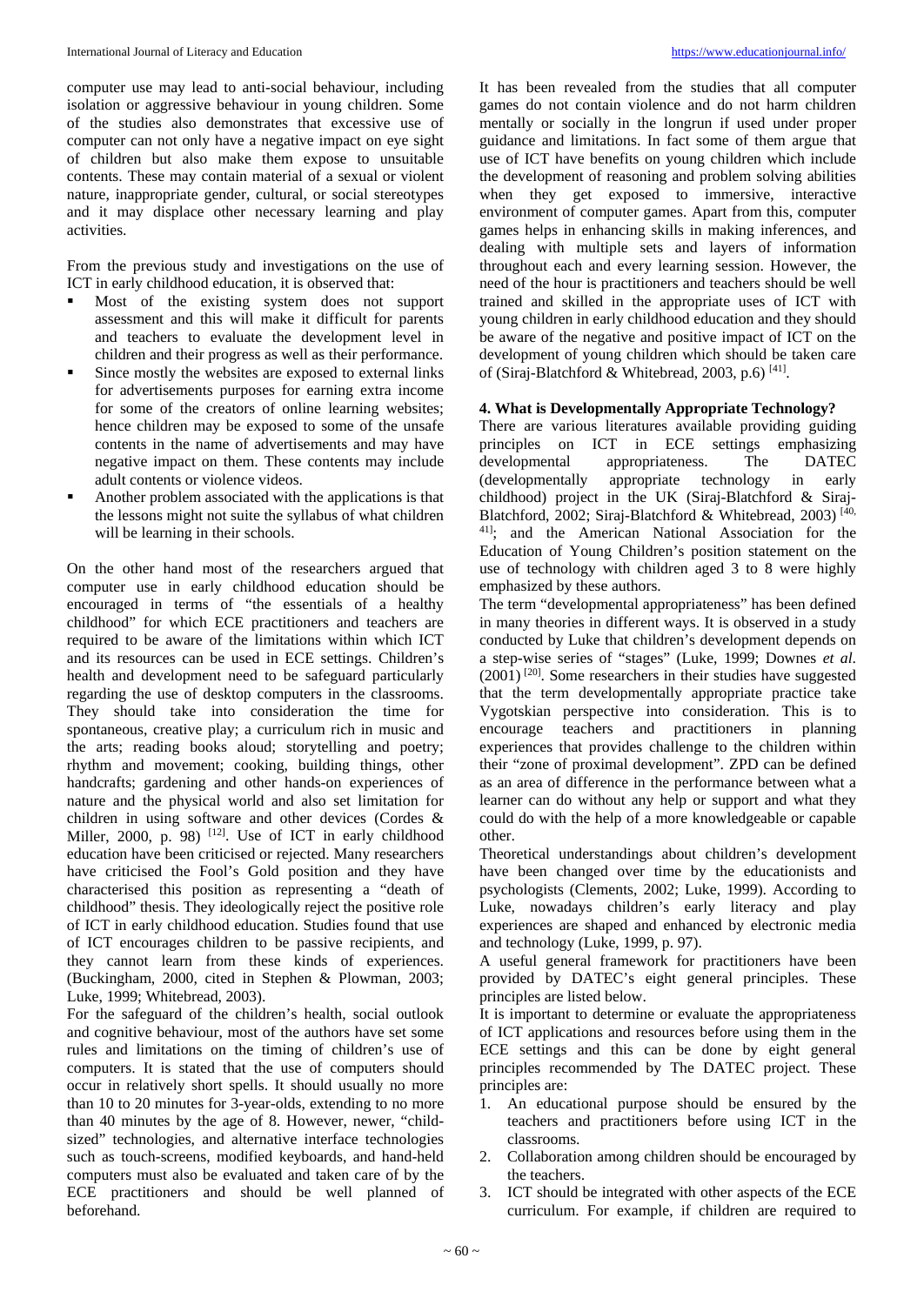understand ICT and its resources then the use of ICT should be shown to them in a meaningful context. They should be taught the real purpose of using ICT by their teachers.

- 4. The child should be kept under control by the teachers. Teachers should make sure that the child's interaction should not be controlled through programmed learning or any other behaviourist device.
- 5. The teachers should only choose transparent and intuitive applications.
- 6. Teacher should avoid those applications that contain violence or stereotyping. It may influence the child negatively.
- 7. Teacher should be aware of health and safety issues of children while using ICT and should limit their use of computers and other electronic devices. Rules and regulations should be followed.
- 8. Teacher should encourage parents to involve in the educational process in ECE settings.

#### **5. Does Use of ICT help enhancing Language and Socio-Emotional Development?**

There are many ways through which ICT can increase the skills of speaking, listening, reading and writing of young children in ECE settings.

In a study conducted by Robertson (2006), it was cleared that mental and social development of children can be enhanced by using five components in daily interaction with them. These components were concrete preparation, cognitive challenge, social construction, meta-cognitin and bridging. First one is concrete preparation where the teachers consolidate existing knowledge of the world and bring it in front of the children making it ready for use. The children are given proper chance to interact with the outer world to know different things, to observe the phenomena around them and to facilitate them for creating their own understanding*.* But the teachers face difficulties in carrying concrete materials to the classroom and using them in front of children. These difficulties may include in choosing the wrong types of materials, making the environment appropriate to support learning from concrete materials, and moreover, failing in connecting concrete representations to abstract representations. Well, linking concrete to pictorial representation is also of utmost necessity for the effective understanding of young children in preschools. Sylvia Ford, an Early Childhood consultant suggested that concrete preparation helps in forming a strong foundation of understanding from the early years of children and since 3 to 6 years of human life is considered as crucial stage of human being, concrete preparation should be used in these years for their learning. Kaminski, Sloutsky, and Heckler (2009) have found out that sometimes realistic concrete materials does not match with the abstract representation and convey superficial information that interferes with learning due to mismatch of information like shape, size, colour etc. It may result into distraction from the proposed objectives of learning. Therefore, the concrete representation becomes irrelevant and distracts learners from the information that educators tries to share with children in the classroom. Some researchers also found out that the properties of physical manipulative are often irrelevant to the concept to be taught, and therefore they are said to be distracting (Sarama, Clements; 2009). Apart from this, children become more dependent on the external

environment for constructing meaningful knowledge for themselves and they sometimes are not willing to adjust with the abstract representation only. It brings a challenge for the teacher of getting concrete materials to the classroom or taking children outdoors which may be expensive for the school and the teachers. When physical manipulative are used in structured environment, it becomes more effective in learning. Teachers need to keep a delicate balance by weighing the costs and benefits of structure versus freedom of the children on the basis of both the goals of the lessons and their cognitive and behavioural strengths and weaknesses. Computers are cost effective and help teachers to show different places, images, videos etc. to the students in an effective way which gives a realistic effect to the students.

Second component is cognitive challenge which means to give challenging tasks or activities to the children in a learning environment and helping them to meet these challenges in such a way that the children will learn them from their own experiences and will be able to use these experiences in the future whenever they need it or while solving similar problems by their own. ICT can be used in this context as well. For example, teachers can give a task to the pre-schooler of arranging petals of flowers by using computer games. It will not only engage students in the task but also makes learning interesting. In this way various tasks can be given to the students in a playful way.

Third one is social construction. It enable children to interact with the people around them and it encourages them to share their ideas with others. Teachers can use computers in showing moral stories and small documentary films which can help in inculcating social, moral, spiritual and personal values in children. It enhance group activities which will assess children's abilities in sharing, turn taking and giving their view points and accepting other's as well.

Fourth component is Meta cognition which is mentioned in the theories of both Vygotsky and Piaget. It is found in the mentioned theories that cognitive development occurs in children only when self-awareness is developed. Selfawareness may be defined as knowledge of one's own thought, one's own behaviour, one's own personality and one's own deeds. It leads to self-esteem and self-confidence in children once they attain self-awareness. Therefore it is the prime responsibility of the teachers to involve students in various kind of activities where they attain self-awareness and self-understanding. This self-awareness and selfunderstanding may lead to the development of meta cognitive skills. ICT tools can be used to involve children in group activities where they learn about themselves as well as others.

Bridging is the fifth and the last component which means linking or transfer of knowledge. It helps children to link one experience or learning with another which is known as transfer of learning. It is an ability to apply an understanding of one particular context to the similar other context. For example, the values learned by children during group activities can be applied in the outer world. This activity can again bridge to language and vocabulary development. On the other hand, it can also lead to socio-emotional development in children. The values they learn in group are generally applied by them with family and friends. Group activities can be done by using ICT and its resources in different subjects, be it a storytelling activity, singing rhymes, arranging or sequencing numbers, learning about colors, shape, size of different objects.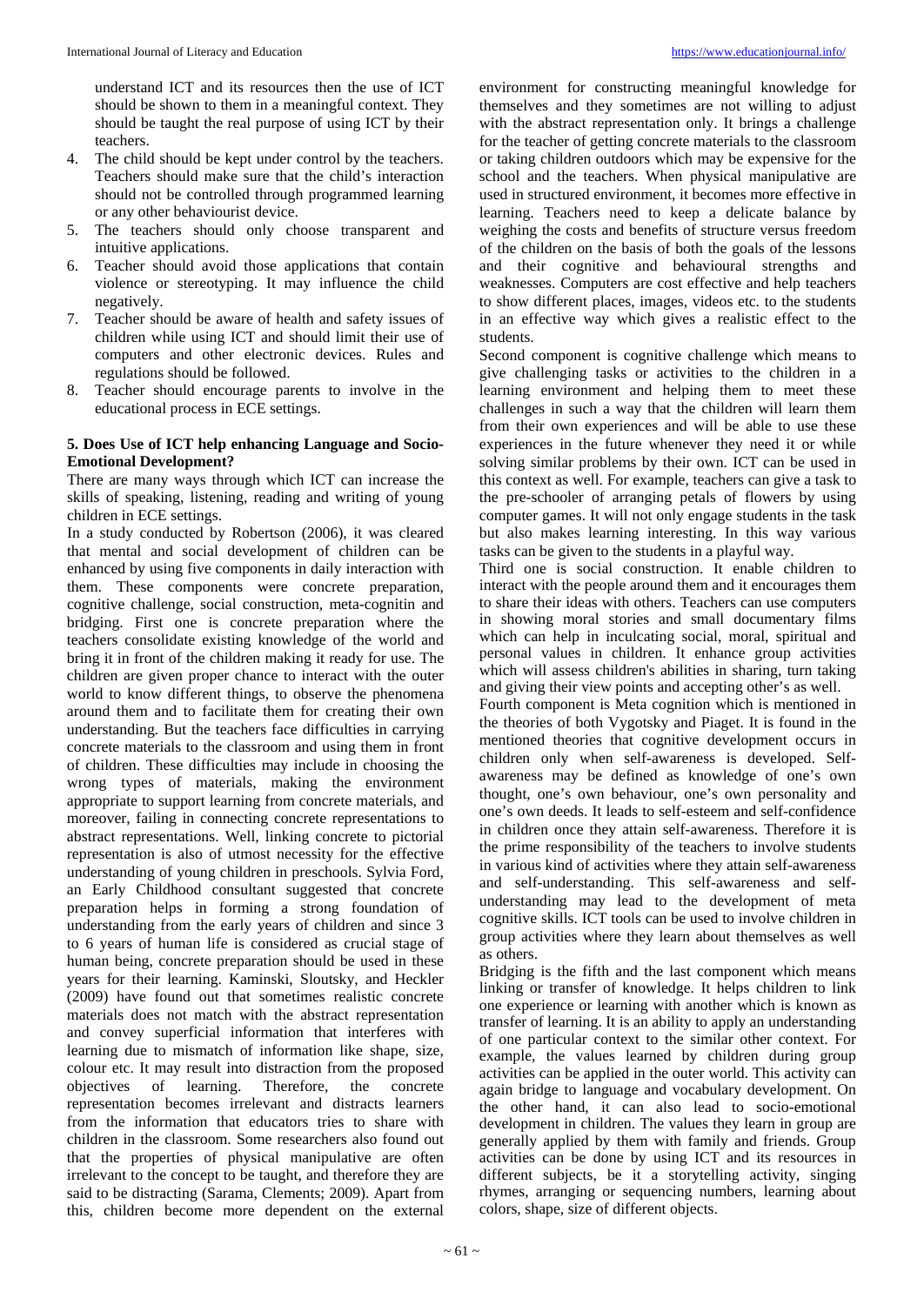#### **6. Conclusion**

Above five components will help the students to learn by discovery and help them in understanding, remembering, in applying their knowledge in the outer world. These components make a connection with the real world. So, finally it can be concluded that since the style and method of communication has been changed at different educational stages, there is a need to get a change in early childhood education as well with proper care. ICT plays a pivotal role in helping children to develop to their level best. They can explore or find anything that they want rather than just depending on the teacher or guardian to tell them all the things, they get new knowledge by using ICT. ICT prepares them for a better future and makes them accept new ways of learning. Through technology they develop both interpersonal and intrapersonal skills as well which may lead them to develop leadership qualities and positive attitude in their future life.

It is important to design, develop and use a functional advance web based application for early childhood education but yet simple that is able to focus on the understanding of children, rather than destructions. In order to prevent negative impact of ICT and its application, it is necessary to safeguard the physical and socio-emotional health by developing a system that is limited to pre-school learning activities, but not the higher learning achievement and to build up a system that explains the much needed areas taking into consideration development of children and learning ability. ICT not only gives real world experience to the children but also is cost effective. It help them to be attentive and happy to learn by using real world objects like sounds, and graphics that will attract their attention. It also improve the efficiency of teaching and learning at the preschool level and maximize the speed of learning in growing children. Use of ICT may help in meeting all the objectives of early childhood education in a better way. It is also essential that the approach should be evaluated from three different perspectives: parents, teachers and students. Since the present paper focuses only on providing an appropriate solution to the teaching and learning difficulties at pre-school level and using ICT and content web-based elearning solution to address the gap in the setting of early childhood education. It is essential to study further on how to improve the system with respect to the future technology and innovations. In many countries, web-based e-learning system has been introduced since long and is in use in early childhood education system. It is the need of the hour that ICT and web-based e-learning system should also take place in early childhood education system in India for the betterment of students and their future endeavours. Webbased e-learning will place a healthy connection between the teachers, parents and students even if the schools are closed and prevent them from losing their studies.

#### **7. Declaration**

I do hereby declare that research article entitled "The Role and Potential of ICT and Web-Based E-Learning in Early Childhood Education: The New ABC for Socio-Emotional Development" is a record of original work. This work has not been previously published in any journal to any candidate of other university/institution.

#### **8. References**

1. Agudo Anche H, Rico M. Playing Games on the Screen: Adapting Mouse Interaction at Early Ages. Advanced Learning Technologies (ICALT), 2010 IEEE

10th International Conference, 5-7 July, 2010, 493- 497).

- 2. Bain J. Managing computers in teaching and administration in kindergartens. Computers in NZ Schools, 2004, 21-32.
- 3. Becta. Video conferencing in the curriculum. Slough: Case Study 2: Chavley Early Years Centre, 2004.
- 4. Branett W, Frede E. the promise of preschool. American Educator, 2010.
- 5. Bray M, Brown M, Green T. Technology and the diverse learner: A guide to classroom practice. California: Corwin Press, 2004.
- 6. Brooker L. Integrating new technologies in UK classrooms: Lessons for teachers from early years practitioners. Childhood Educational Annual, 2003, 261-267.
- 7. Brooker L, Siraj-Blatchford J. 'Click on miaow': how children of three and four years experience the nursery computer. Computer Issues in Early Childhoos: Technology Special Issue. 2002;3(2):251-273.
- 8. Carr M. Assessment in early childhood settings: Learning stories. London: Paul Chapman Publishing, 2001.
- 9. Castellani J, Tsantis L. Cross-cultural reactions to using computers in the early childhood education classroom. Contemporary Issues in Early Childhood: Technology Special Issue. 2002;3(2):274-288.
- 10. Centre AG, 2001. Retrieved from http://www.ssc.govt.nz/searchset.htm.
- 11. Clements D. Computers in early childhood mathematics. Contemporary Issues in Early Childhood: Technology Special Issue. 2002;3(2):160-181.
- 12. Cordes C, Miller E. Fool's gold: A critical look at computers in childhood. College Park, Maryland: Alliance for Childhood, 2000.
- 13. Corr AC. Children and Technology:A Tool for Child Development. Barnardos, Ireland: National Children's Resource Centre (Ireland), National Children's Resource Centre (Ireland) Staff, 2006.
- 14. DR. M, LL, RK. The disappearance of technology: Toward an ecological model of literacy. Handbook of literacy and technology: Transformations in a posttypographic world, 1998, 269-281.
- 15. Department for Children, School and Families. Statutory Framework for the Early Years Foundation Stage. Nottingham: DCSF Publications, 2008a.
- 16. Department for Children, School and Families. Practice Guidance for the Early Years Foundation Stage. Nottingham: DCSF Publications, 2008b.
- 17. Dockett S, Perry B, Nanlohy P. Computers in early childhood services: A part of the educational program or less time for play? Journal of Australian Research in Early Childhood Education. 1999;6(2):165-176.
- 18. Downes T. Children's and families use of computers in Australian homes. Contemporary Issues in Early Childhood: Technology Special Issue. 2002;3(2):182- 196.
- 19. Downes T, Fatouros C. Young children learning in their preschool and primary years: A framework for planning to incorporate IT. Australian Educational Computing, 1995, 4-9.
- 20. Downes T, Arthur L, Beecher B. Effective learning environments for young children using digital resources: An Australian perspective. Information